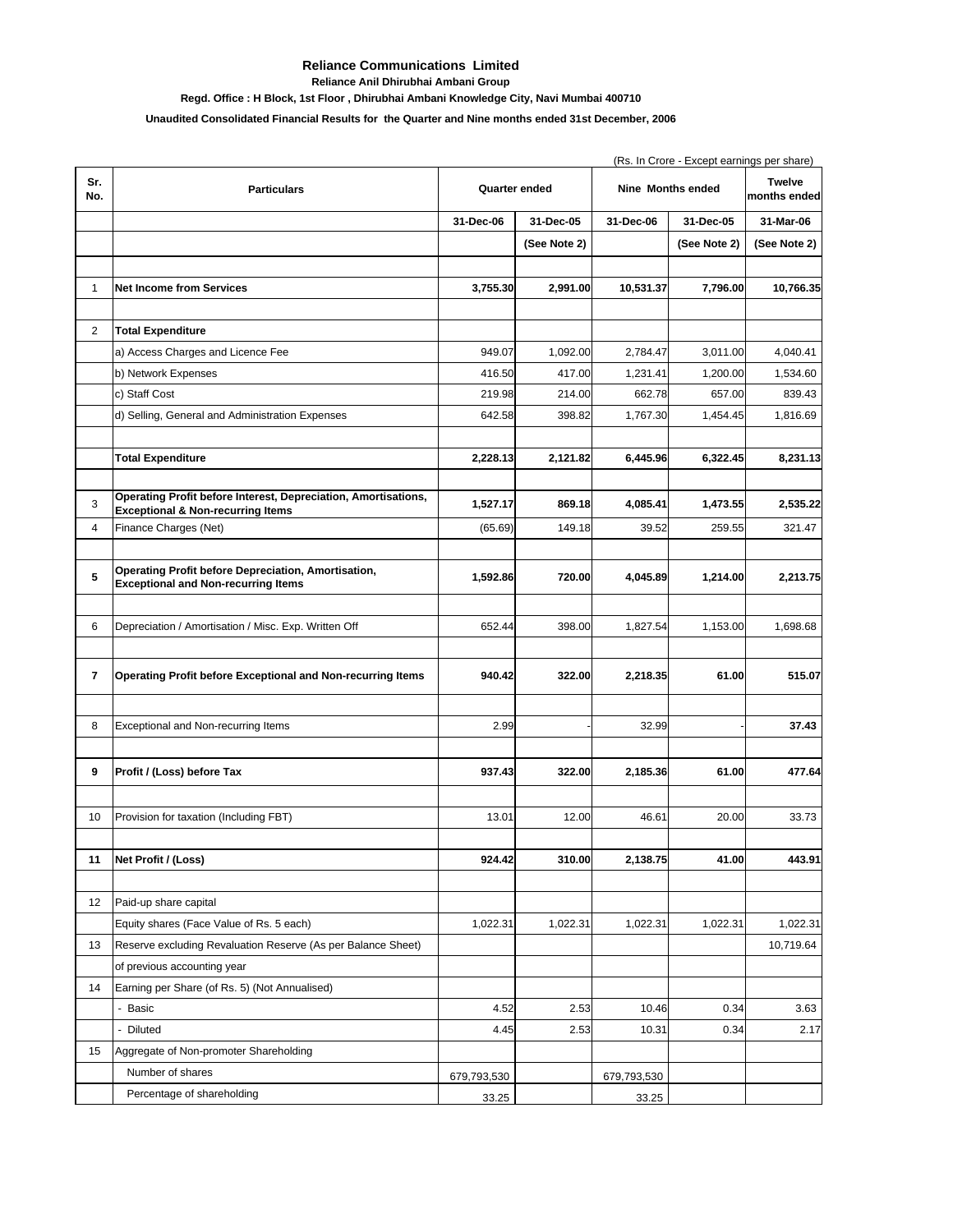| <b>Segment Analysis</b> |  |
|-------------------------|--|
|-------------------------|--|

|                                                                | Rs. in Crore  |              |                   |              |                               |  |
|----------------------------------------------------------------|---------------|--------------|-------------------|--------------|-------------------------------|--|
|                                                                | Quarter ended |              | Nine Months ended |              | <b>Twelve</b><br>months ended |  |
|                                                                | 31-Dec-06     | 31-Dec-05    | 31-Dec-06         | 31-Dec-05    | 31-Mar-06                     |  |
|                                                                |               | (See Note 2) |                   | (See Note 2) | (See Note 2)                  |  |
| Segment revenue                                                |               |              |                   |              |                               |  |
| a) Wireless                                                    | 2,752.00      | 1,981.00     | 7,759.00          | 5,244.00     | 7,364.00                      |  |
| b) Global                                                      | 1,333.47      | 1,391.00     | 3,883.00          | 3,770.00     | 5,186.00                      |  |
| c) Broadband                                                   | 316.06        | 127.00       | 815.00            | 318.00       | 513.00                        |  |
| d) Others / Unallocated                                        | 76.92         | 110.00       | 276.79            | 275.00       | 320.00                        |  |
| Total                                                          | 4,478.45      | 3,609.00     | 12,733.79         | 9,607.00     | 13,383.00                     |  |
| Less: Inter segment Revenue                                    | (723.15)      | (618.00)     | (2,202.42)        | (1, 811.00)  | (2,616.65)                    |  |
|                                                                |               |              |                   |              |                               |  |
| Net after Inter segment Revenue                                | 3,755.30      | 2,991.00     | 10,531.37         | 7,796.00     | 10,766.35                     |  |
|                                                                |               |              |                   |              |                               |  |
| <b>Segment results</b>                                         |               |              |                   |              |                               |  |
| Profit / (Loss) before tax and interest from each segment      |               |              |                   |              |                               |  |
| a) Wireless                                                    | 554.19        | 336.70       | 1,552.01          | 635.43       | 1,017.81                      |  |
| b) Global                                                      | 249.09        | 83.81        | 544.39            | 26.64        | 131.20                        |  |
| c) Broadband                                                   | 109.05        | (3.07)       | 244.70            | (64.83)      | (42.44)                       |  |
| d) Others / Unallocated                                        | (37.60)       | 53.74        | (83.23)           | (276.69)     | (270.03)                      |  |
| <b>Total</b>                                                   | 874.73        | 471.18       | 2,257.87          | 320.55       | 836.54                        |  |
| Less: Finance Charges (Net)                                    | (65.69)       | 149.18       | 39.52             | 259.55       | 321.47                        |  |
| Less: Other Unallocable expenditure net of un-allocable income | 2.99          |              | 32.99             |              | 37.43                         |  |
| <b>Profit Before Tax</b>                                       | 937.43        | 322.00       | 2,185.36          | 61.00        | 477.64                        |  |
| <b>Capital Employed</b>                                        |               |              |                   |              |                               |  |
| (Segment Assets - Segment Liabilities)                         |               |              |                   |              |                               |  |
| a) Wireless                                                    |               |              | 15,572.83         | 9,455.39     | 10,544.44                     |  |
| b) Global                                                      |               |              | 6,434.83          | 3,092.10     | 4,360.36                      |  |
| c) Broadband                                                   |               |              | 2,921.44          | 1,975.01     | 2,595.48                      |  |
| d) Others / unallocated                                        |               |              | 8,558.76          | 9,958.44     | 4,586.00                      |  |
| <b>Total</b>                                                   |               |              | 33,487.86         | 24,480.94    | 22,086.28                     |  |